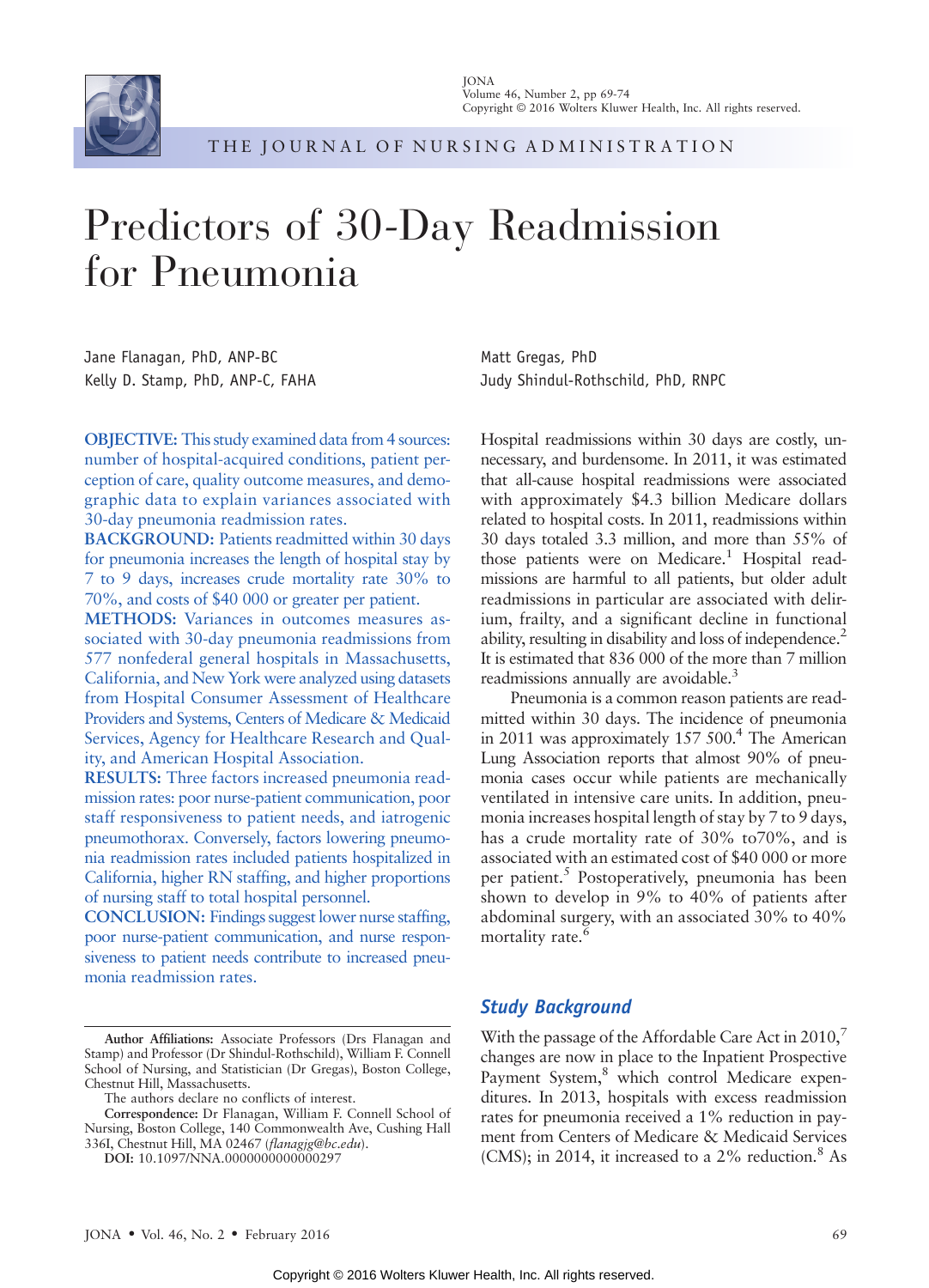a result, quality indicators are being utilized to determine best practices for improving patient outcomes. These quality indicators include patients' perspective of care as measured through the Hospital Consumer Assessment of Healthcare Providers and Systems  $(HCAHPS)$  survey, $9$  the number of hospital-acquired conditions as captured by CMS, and patient safety indicators as defined by the Agency for Healthcare Research and Quality (AHRQ) quality outcomes measures.<sup>10</sup> The American Hospital Association (AHA) annual survey of hospitals is a source to retrieve updated information related to organizational structures and personnel data.<sup>11</sup>

While individually these data provide information about quality of care, a gap exists in understanding how these multiple sources of data are associated with pneumonia readmission rates. Using Donabedian's model of structure, process, and outcomes, $^{12}$  this study addresses potential gaps by examining associations between data from AHA, HCAHPS, AHRQ, and CMS with pneumonia readmission. In addition, factors will be analyzed that may explain variances associated with pneumonia 30-day readmission rates.

The AHA data provided the Donabedian model structural information using hospital organizational structure, geographic indicators, and physician and nurse staffing. The HCAHPS survey, providing the Donabedian process dimension, uses questions from a section of the survey that specifically describes the patient perspective of nursing care. These data are collected by dissemination to a random sample of adult patients 30 days after discharge.<sup>13</sup> Both CMS<sup>14</sup> and  $AHRQ^{10}$  data provide information about the outcomes of hospital-acquired conditions and patient safety. The study sample included nonfederal general hospitals in Massachusetts, California, and New York, which are 3 states with similarity relative to cost of living, a high percentage of academic medical centers per capita, and total hospital discharges as reported in the American Hospital Directory.<sup>15</sup>

# **Methods**

## Protection of Human Subjects

This study used publicly available, deidentified data and therefore was exempt from internal review board approval.

## Sample

The 3 states selected, California, Massachusetts, and New York, met criteria for holding similar characteristics related to cost of living and hospital discharges, but also yielded a sample providing a wide range of variability for the occurrence of pneumonia readmissions, thus facilitating the evaluation of the relationship of covariates on this condition. California reported low pneumonia excess readmission ratios (14.3), whereas Massachusetts represented moderate levels (15.7), and New York held high readmission levels  $(16.4)$ <sup>16</sup> Sampling was completed at the state level. The total number of nonfederal general hospitals included in this study was 577, with the largest sample from California (n = 336), followed by New York  $(n = 179)$  and Massachusetts  $(n = 62)$ .

#### Data Sources

The data sources included the 2011 AHA Annual Survey of Hospitals, the CMS hospital performance measures from 2008 to 2011, AHRQ Quality Outcomes Measures from 2009 to 2011, and HCAHPS from 2011 to 2012. These time periods may appear widely different, but reporting of data collected by each entity is often delayed so data periods coincide despite perceived variation. The CMS 30-day risk standardized excess readmission ratio for pneumonia, HCAHPS process of care measures sensitive to nursing, CMS performance measures, and AHRQ quality outcome measures were merged to the AHA dataset by the CMS provider number. The technical specifications to produce the CMS 30-day risk standardized excess readmission ratio, $17,18$  the full description and technical specifications for the HCAHPS<sup>13,19</sup> and the publicly reported AHRQ and CMS measures are described elsewhere.<sup>10,14,17</sup> To permit comparisons across hospitals, the AHRQ and CMS quality indicator rate per 1000 discharges was used in the data analysis.

Variables were computed in the AHA dataset to permit comparisons across hospitals in the linear model analysis. Dummy variables  $(0 = no$  and  $1 = yes)$ were created for each of the 3 states. In addition to the Medicare case-mix index, 3 variables were created from the AHA dataset to account for intensity of care as follows: (1) a dummy variable was created from the AHA dataset for hospitals that were a member of the Council of Teaching Hospitals of the Association of American Medical Colleges; (2) the proportion of ICU beds to total hospital beds was calculated by summing ''ICU medical-surgical beds,'' ''ICU cardiac beds,'' and ''ICU other beds,'' dividing by the total facility beds staffed; and (3) total Medicaid days was divided by adjusted patient days.

In the AHA Annual Survey of Hospitals, $15$  the staffing domain includes full-time, part-time, and full-time equivalent (FTE) staffing for hospital personnel. Full-time employees are defined as working 35 or more hours a week, and part-time employees as working less than 35 hours a week.<sup>15</sup> Full-time equivalents are defined as equal to the sum of fulltime workers plus  $0.5$  of the part-time workers.<sup>15</sup> Employee hours per patient day (HPPD) were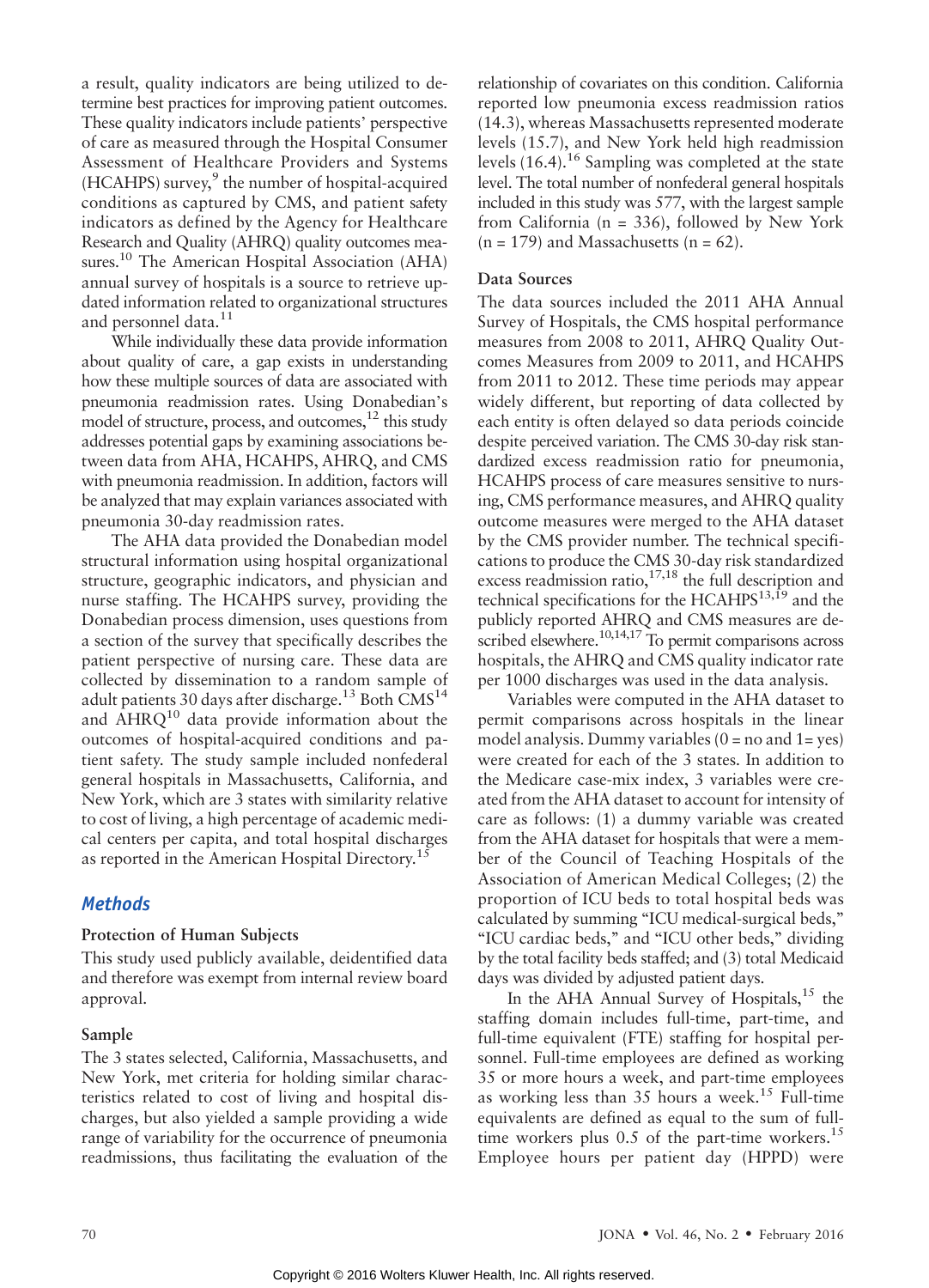calculated by multiplying full-time and FTE employees by 2080 (40 h/wk  $\times$  52 weeks) and dividing by adjusted patient days.14 Total nursing staff FTE HPPD was calculated by summing RN, licensed practical nurse (LPN), and nursing assistant (NA) FTE HPPD. To permit comparisons on the proportion of nursing staff to total hospital personnel, a variable was calculated by dividing nursing staff FTE HPPD by total personnel FTE HPPD. RN HPPD was captured as a distinct variable, in addition to other defined HPPD calculations.

The data file was examined for random or systematic missing data and marked skewness. No systematic missing data were found in the variables included in the data analysis. Pairwise correlations were examined for significant association and scientific relevance with the dependent variable, pneumonia 30-day excess readmission ratio (Table 1).

#### Statistical Analysis

Statistical analyses were conducted using SPSS version 21 (Boston, Massachusetts).<sup>20</sup> Covariates positively and negatively associated with the pneumonia excess readmission ratio, as well as the rate of patients with iatrogenic pneumothorax, were included in the linear model analysis. Scatterplots of the candidate predictors and the response were examined to look for applicability of the linear model, outliers, or unusual distributional shapes. All terms were initially placed in the model and then eliminated by stepwise modeling if they remained associated at  $P = .05$  and were removed at  $P = .10$ . This was determined by stepwise procedures and likelihood ratio tests. A likelihood ratio test shows that the 2-way interactions did not significantly improve the model once all the main effects were included.

# **Results**

## Pneumonia Readmissions and Selection of Model Factors

Factors that were significantly negatively associated with the pneumonia excess readmission ratio were as follows: California ( $r = -0.377$ ,  $P < .001$ ), the percentage of patients given information about what to do during their recover at home  $(r = -0.187, P < .001)$ , hospitalists FTE HPPD ( $r = -0.169$ ,  $P < .008$ ), RN FTE HPPD ( $r = -0.129$ ,  $P < .005$ ), Medicare case-mix index ( $r = -0.125$ ,  $P < .007$ ), and nursing staff FTE HPPD/total personnel FTE HPPD ( $r = -0.122$ , P < .016). Factors positively associated with the pneumonia excess readmission ratio were as follows: New York ( $r = 0.365$ ,  $P < .001$ ), teaching hospital ( $r =$ 0.233,  $P < .001$ , residents and interns full-time

Table 1. Factors Significantly Correlated With Pneumonia Excess 30-Day Readmission Ratio ( $n = 469$ )

| Donabedian<br>Framework | <b>Independent Variables</b>                                                                            | $\mathbf n$ | Coefficient | $P(1-Tailed)$ |
|-------------------------|---------------------------------------------------------------------------------------------------------|-------------|-------------|---------------|
| Structure <sup>a</sup>  | California (California = 1, Massachusetts, and New York = $0$ )                                         | 469         | $-0.377$    | $-.001$       |
|                         | New York (New York = 1, Massachusetts, and California = 0)                                              | 469         | 0.365       | $-.001$       |
|                         | Teaching hospital (teaching $= 1$ , nonteaching $= 0$ )                                                 | 469         | 0.233       | $-.001$       |
|                         | Residents and interns full-time HPPD 2011                                                               | 463         | 0.208       | $-.001$       |
|                         | Medicaid days/adjusted patient days 2011                                                                | 463         | 0.196       | $-.001$       |
|                         | Hospitalist FTE HPPD 2011                                                                               | 247         | $-0.169$    | .008          |
|                         | Total adult ICU beds/total facility beds staffed                                                        | 309         | 0.160       | .005          |
|                         | RN FTE HPPD 2011                                                                                        | 463         | $-0.129$    | .005          |
|                         | Medicare case-mix fiscal year (FY) 2011                                                                 | 469         | $-0.125$    | .007          |
|                         | Nursing staff FTE HPPD/total personnel FTE HPPD 2011                                                    | 463         | $-0.112$    | .016          |
|                         | MD full-time HPPD 2011                                                                                  | 463         | 0.107       | .021          |
| Process <sup>b</sup>    | Patients "sometimes" or "never" received help as soon as they wanted (%)                                | 469         | 0.281       | $-.001$       |
|                         | Patient's pain was "sometimes" or "never" well controlled (%)                                           | 469         | 0.2.58      | $-.001$       |
|                         | Nurses "sometimes" or "never" communicated well with the patient (%)                                    | 469         | 0.233       | $-.001$       |
|                         | Patient's given information about what to do during their recovery<br>at home $(\% )$                   | 469         | $-0.187$    | $-.001$       |
|                         | Staff "sometimes" or "never" explained medicines before giving it to them (%)                           | 469         | 0.182       | $-.001$       |
| Outcomes                | Rate of patients with PE or DVT after surgery/1000 discharges <sup>c</sup>                              | 454         | 0.133       | .005          |
|                         | Rate of pressure ulcer stages II and IV/1000 discharges <sup>d</sup>                                    | 469         | 0.131       | .005          |
|                         | Central line-associated bloodstream infections scored                                                   | 357         | 0.128       | .015          |
|                         | Rate of patient deaths from serious treatable complications<br>postsurgery/1000 discharges <sup>c</sup> | 322         | 0.124       | .026          |
|                         | Rate of patients with iatrogenic pneumothorax/1000 discharges <sup>c</sup>                              | 468         | 0.065       | .158          |

Total nursing staff FTE HPPD = RN FTE HPPD + LPN FTE HPPD + NA FTE HPPD

Data sources: <sup>a</sup>American Hospital Association (2011). *Annual Survey of Hospitals*. Chicago, IL: AHA. <sup>b</sup>CMS HCAHPS (9/2011-10/2012).<br><sup>c</sup>AHRQ Quality Outcomes Measures (7/2009-6/2011). <sup>d</sup>CMS Performance Report on Outcome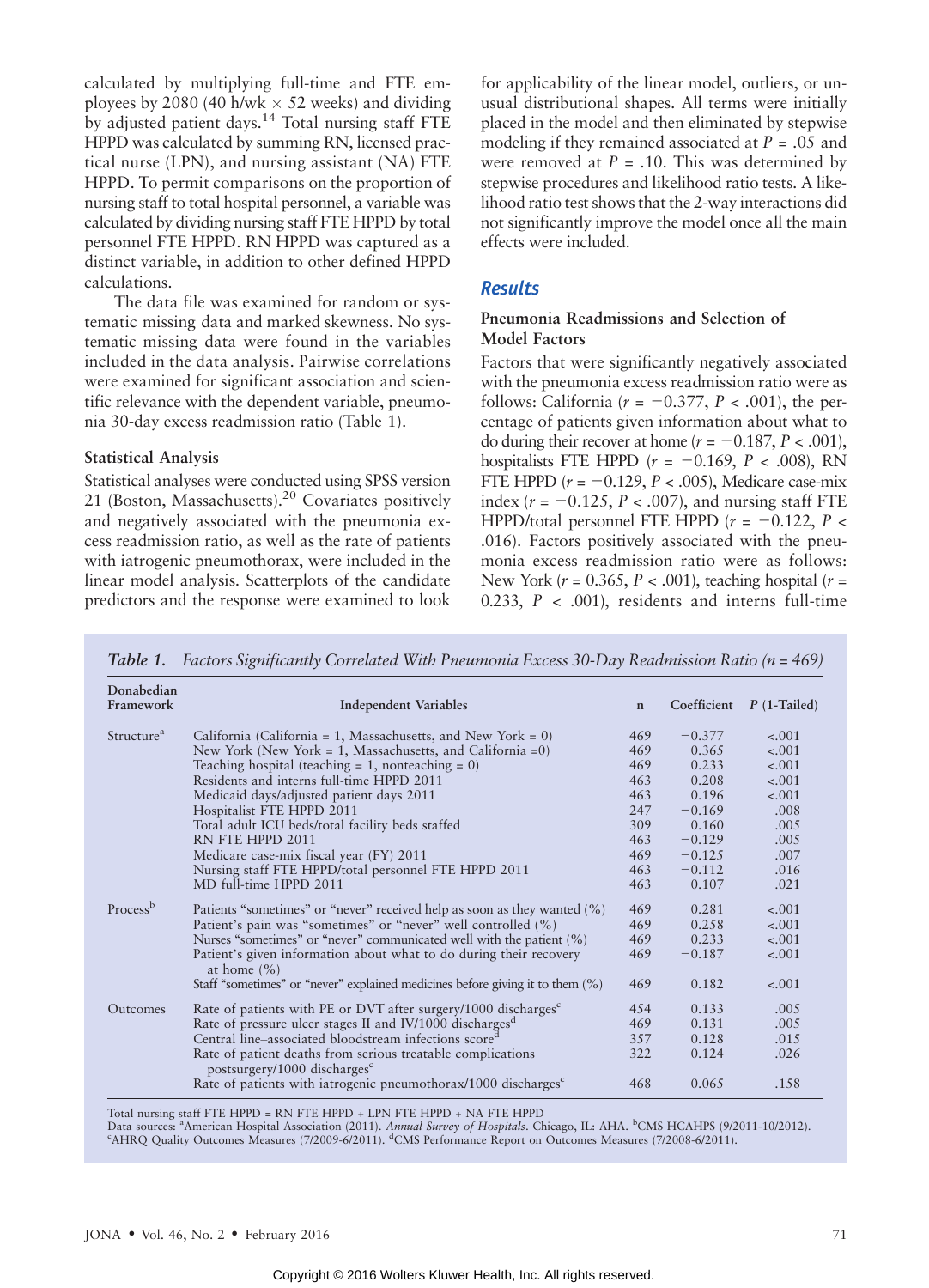HPPD  $(r = 0.208, P < .001)$ , Medicaid days/ adjusted patient days ( $r = 0.196$ ,  $P < .001$ ), total adult ICU beds/total facility beds staffed ( $r = 0.160$ ,  $P < .005$ ), and physician full-time HPPD ( $r = 0.107$ ,  $P < .021$ ). The rate of patients with iatrogenic pneumothorax was highly correlated ( $r = 0.160$ ,  $P < .001$ ) with resident HPPD and teaching hospitals.

HCAHPS measures positively associated with the pneumonia readmission ratio were the percentage of patients self-reporting, patients "sometimes" or "never" received help as soon as they wanted ( $r = 0.281$ ,  $P \le$ .001), patient's pain was "sometimes" or "never" well controlled ( $r = 0.258$ ,  $P < .001$ ), nurses "sometimes" or "never" communicated well with patient ( $r = 0.233$ ,  $P < .001$ ), and staff "sometimes" or "never" explained medicines before giving it to them  $(r = 0.233, P <$ .001). AHRQ and CMS indicators positively associated with the pneumonia readmission ratio were as follows: pulmonary embolism (PE) or deep vein thrombosis (DVT) after surgery ( $r = 0.133$ ,  $P < .005$ ), pressure ulcer stages II and IV  $(r = 0.131, P < .005)$ , central line–associated bloodstream infections ( $r = 0.128$ ,  $P < .015$ ), and patient deaths from serious treatable complications after surgery  $(r = 0.124, P < .001)$ (Table 1).

#### Pneumonia Readmissions

The goal of the general linear model analysis was to choose from a set of 21 factors that correlate to the excess readmission ratio for pneumonia. The criteria used were scientific relevance and by examining binary correlations. Scatterplots of the possible predictors and the response were examined for applicability of the linear model, outliers, or unusual distributional shapes. Strong interaction between factors measuring nurse and RN staffing was accounted for in the model. All terms initially placed in the model were eliminated if they added no additional information about the response given other terms in the model. This was determined by stepwise procedures and likelihood ratio tests. A likelihood ratio test shows that the 2-way interactions did not significantly improve the model once all the main effects were included. Higher order interactions were not included and could be a source of potential bias.

Of the 21 independent variables highly correlated with the dependent variable, 6 factors significantly predicted the pneumonia excess readmission ratio (Table 2). The mean pneumonia excess readmission ratio was lower in California than in New York and Massachusetts by 0.069. For each increase in the RN FTE HPPD and the ratio of nursing staff FTE HPPD to the total facility personnel FTE HPPD, the pneumonia excess readmission ratio was lowered by 0.029. Conversely, the pneumonia excess readmission ratio increased by 0.003 for each percentage increase in the patients reporting nurses "sometimes or "never" communicated well with patients and by 0.002 if patients "sometimes" or "never" received help as soon as they wanted.

Each increase in the number of patients who acquired iatrogenic pneumothorax also raised the pneumonia excess readmission ratio by 0.059. To summarize, 3 factors increased the excess pneumonia readmission ratio: (1) poor nurse communication with patients,  $(2)$  poor staff responsiveness to patient's need for help, and (3) iatrogenic pneumothorax. Conversely, 3 other factors lowered the pneumonia readmission ratio: (1) if patients were hospitalized in California, (2) higher RN staffing, and (3) higher proportions of nursing staff to total hospital personnel. Overall, these 6 factors explained 23.6% of the variance in the pneumonia excess readmission ratio  $(R^2 = 0.248)$  (Table 2).

Table 2. General Linear Model Pneumonia Excess 30-Day Readmission Ratio With Predictors (n = 462)

| Predictors                                                                             |          | SE(B) |         |
|----------------------------------------------------------------------------------------|----------|-------|---------|
| Nursing staff FTE HPPD/total personnel FTE HPPD $\times$ RN FTE HPPD 2011 <sup>a</sup> | $-0.029$ | 0.014 | .040    |
| Nurses "sometimes" or "never" communicated well with the patient $(%)^b$               | 0.003    | 0.002 | .046    |
| California <sup>a</sup>                                                                | $-0.069$ | 0.008 | $-.001$ |
| Rate of patients with iatrogenic pneumothorax/1000 discharges <sup>c</sup>             | 0.059    | 0.026 | .023    |
| Patients "sometimes" or "never" received help as soon as they wanted $(%)^b$           | 0.002    | 0.001 | .014    |

Stepwise:  $R^2 = 0.248$ ; adjusted  $R^2 = 0.236$ ; SE of estimate = 0.044; SS = 0.736;  $P < .001$ .<br>Total nursing staff FTE HPPD = RN FTE HPPD + LPN FTE HPPD + NA FTE HPPD.

Excluded independents: New York, teaching hospital, Medicare case-mix FY 2011, Medicaid days/adjusted patient days 2011, total adult ICU beds/total facility beds staffed, hospitalist FTE HPPD 2011, physician full-time HPPD 2011, residents and interns full-time HPPD 2011, patient's pain was "sometimes" or "never" well controlled (%), patient's given information about what to do during their recovery at home (%), staff ''sometimes'' or ''never'' explained medicines before giving it to them (%), rate of patients with PE or DVT after surgery/1000 discharges, rate of pressure ulcer stages II and IV/1000 discharges, central line-associated bloodstream infections scored, rate of patient deaths from serious treatable complications after surgery/1000 discharges.

Data sources: <sup>a</sup>American Hospital Association (2011). Annual Survey of Hospitals. Chicago, IL: AHA. <sup>b</sup>CMS HCAHPS (9/2011-10/2012).<br>SAHPO Ovality Outcomes Messures (7/2009-6/2011). AHRQ Quality Outcomes Measures (7/2009-6/2011).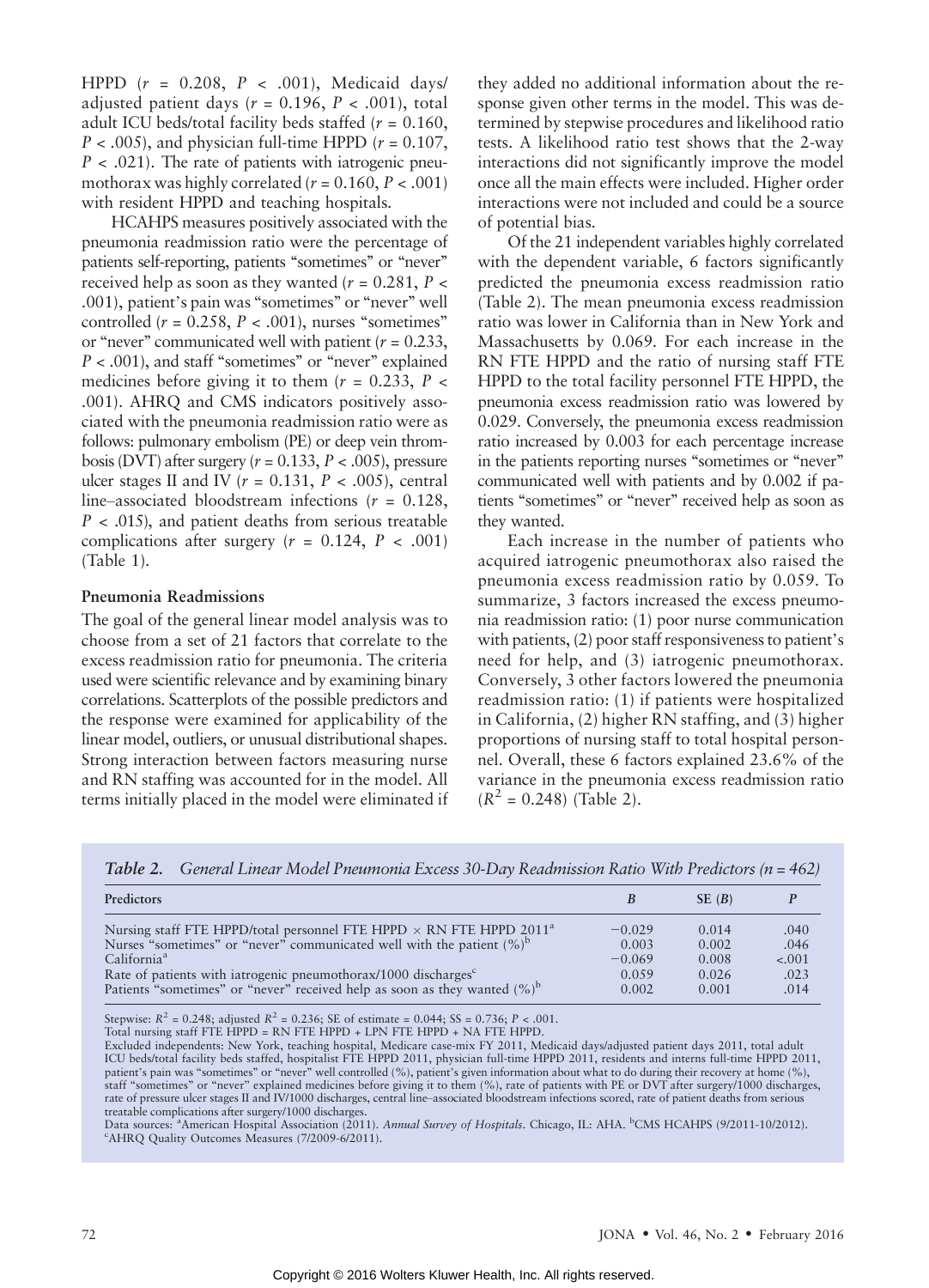# **Discussion**

Findings from this study suggest that 6 factors explained 23.6% of the variance in the pneumonia excess readmission ratio. Results suggest that better RN staffing lowered the readmission rate for pneumonia. When compared with states that do not have mandated nurseto-patient ratios, California, which limits the number of patients assigned to RNs, has significantly lower pneumonia readmission rates. This finding is consistent with work examining nurse staffing and heart failure readmission. $21$  Findings from this study indicate that poor nurse patient communication and nurse responsiveness to patient needs was a significant factor contributing to higher rates of 30-day readmission for pneumonia. While this study does provide findings about total RN staffing and its impact on outcomes, this study does not provide enough information about how RN staffing impacts the process of care (communication and responsiveness). Simply increasing the number of RNs alone may or may not improve nurse-patient communication. Experience and educational preparation are additional factors that may influence the process of nursing care captured in HCAHPS.

This study was not able to discern staffing patterns (ie, part-time vs full-time nurses). Future research should further explore if there are associations between readmissions, staffing patterns, and nurse-patient communication. Specifically, the impact of full-time versus part-time nurses and continuity of nurses' shifts in relation to the outcomes of nurse-patient communication and lower readmission rates should be explored. Furthermore, while increased numbers of nurses may improve outcomes, findings from a significant body of work on nurse educational preparation consistently report more positive patient outcomes when nurses are prepared at least the bachelor's level<sup>22-25</sup>; however; these publicly available databases do not describe nursing educational preparation.

While the incidence of iatrogenic pneumothorax is positively correlated with pneumonia readmission,

there was not enough information to determine if this was an issue of patient complexity or poor assessment or issues related to hospital teaching status and medical training.

#### Limitations

This study provides information about the variance associated with the 30-day readmission rate for pneumonia using 3 public and 1 private databases. The databases used in this study are helpful in determining some of the factors related to the structure, process, and outcomes of care. However, they do not provide data about educational preparation, continuity of care, the existence of transitional care models aimed at reducing readmission, and other influences that may contribute to the 30-day readmission rate. The 3 states chosen for this study are not representative of all hospitals across the United States and perhaps provide a skewed picture in terms of the sample including a greater number of academic medical centers.

## **Conclusion**

The findings from this study provide information about factors from the AHA, CMS, HCAHPS, and AHRQ databases that explain variance in the excess readmission ratio for pneumonia across 3 states. This study is important in that it suggests that nurse staffing, nurse-patient communication, and nurse responsiveness to patient's needs are important factors that contribute to the pneumonia readmission rate. However, staffing alone does not explain the process of care adequately. Future studies should explore how more specific nurse characteristics contribute to poor nurse communication and lack of responsiveness. Future work should also explore the specific attributes of nurse staffing models associated with lower readmission rates as compared with higher readmission rates. Lastly, the circumstances associated with pneumothorax and pneumonia warrant further exploration.

## References

- 1. Hines AL, Barrett ML, Jiang HJ, Steiner CA. Conditions With the Largest Number of Adult Hospital Readmissions by Payer, 2011. HCUP Statistical Brief #172. Rockville, MD: Agency for Healthcare Research and Quality; 2014. [http://](http://www.hcup-us.ahrq.gov/reports/statbriefs/sb172-Conditions-Readmissions-Payer.pdf) [www.hcup-us.ahrq.gov/reports/statbriefs/sb172-Conditions-](http://www.hcup-us.ahrq.gov/reports/statbriefs/sb172-Conditions-Readmissions-Payer.pdf)[Readmissions-Payer.pdf.](http://www.hcup-us.ahrq.gov/reports/statbriefs/sb172-Conditions-Readmissions-Payer.pdf) Accessed December 23, 2015.
- 2. Covinsky KE, Pierluissi E, Johnston CB. Hospitalizationassociated disability:''she was probably able to ambulate, but I\_m not sure''. JAMA. 2011;306(16):1782-1793.
- 3. National Priorities Partnership. National Priorities and Goals: Aligning Our Efforts to Transform America's Healthcare. Washington, DC: National Quality Forum; 2008.
- 4. Magill SS, Edwards JR, Bamberg W; Emerging Infections Program Healthcare-Associated Infections and Antimicrobial Use Prevalence Survey Team, et al. Multistate point-prevalence survey of health careassociated infections. N Engl J Med. 2014; 370(13):1198-1208.
- 5. Tedja R, Gordon S. Hospital-Acquired, Health Care-Associated,